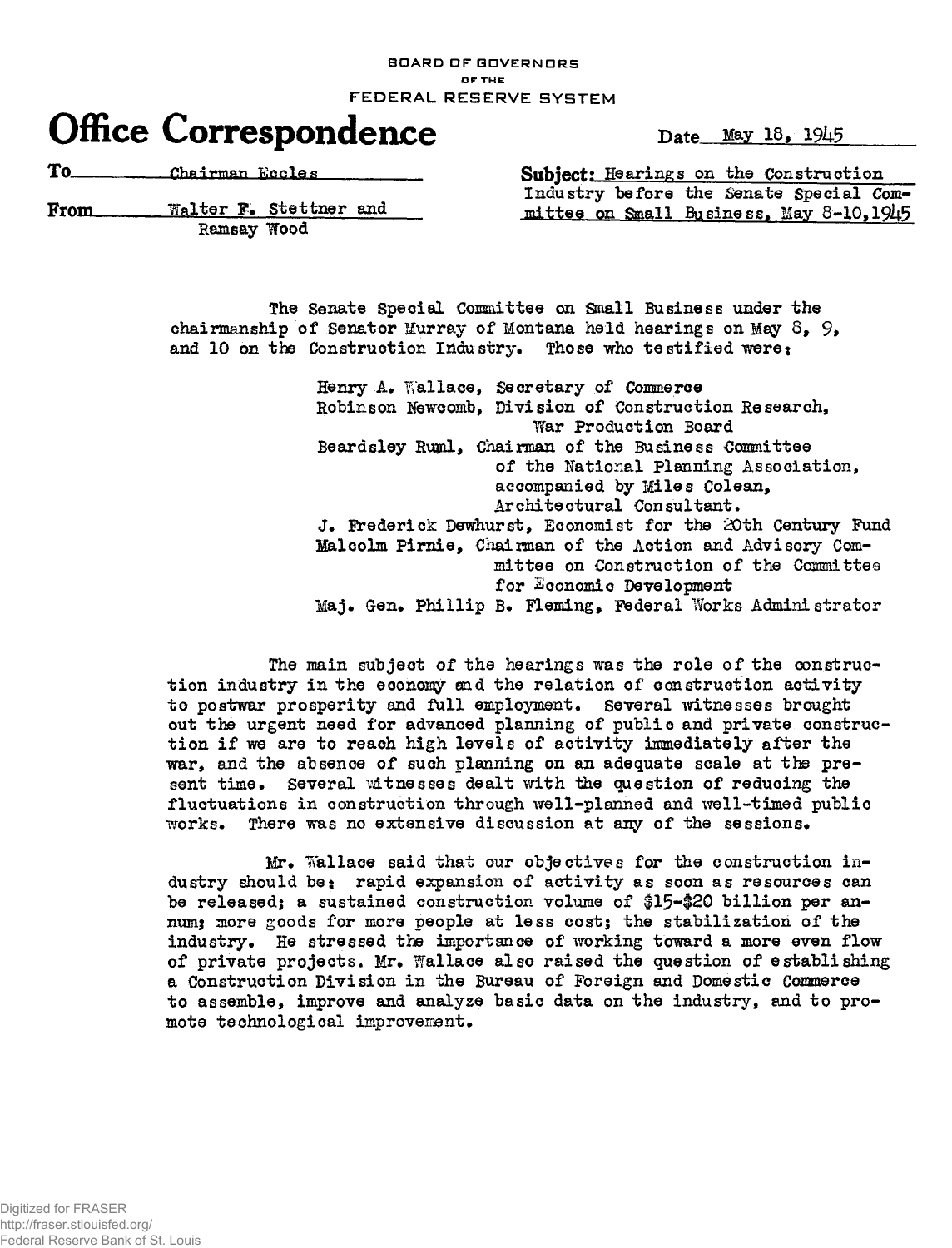Mr. Newcomb mentioned the specialization in the construction industry and the small size of firms. He stressed the time element involved in the preparation of plans for construction, and estimated that it will require from three to five years after effective restraints have been dropped before construction activity will be back to needed postwar levels. This estimate seems too long.

Mr. Ruml discussed construction from the point of view of fiscal policy and full employment and emphasized that public works and conservation projects should be used to stabilize only the construction industry itself, not to stabilize the whole economy. He also discussed the wastefulness of the industry, and insisted that the stabilization of construction at the high level is not desirable as long as the  $in$ dustry is not reorganized.

His statement was supplemented by Miles Colean who read a short statement on pricing policy in the construction industry. He made the point that there is a marked difference in construction costs between the troughs and peaks of activity and that the attempts of the industry to protect itself through restraints have not been successful. He mentioned the possibility of achieving limited results in balancing the construction industry and suggested that emphasis should be placed on increasing efficiency in the industry.

Mr. Dewhurst reported on some preliminary data of a 20th Century Fund study which indicate a need for capital outlays of \$28 billion per annum in  $19\mu$ O prices over the next fifteen years in order to take care of current demands and accumulated deficiencies at a full employment level of production. This estimate of capital outlays covers four fields: urban development, commercial and industrial outlays, transportation, and rural development. However, he considered this figure in the nature of a maximum and doubted that it would actually be reached.

Mr. Pirnie spoke of the absence of adequate plans and preparation for postwar construction and suggested a six-point program to expedite plan preparation. One of these points was the suggestion that the cost of making construction plans be considered as current operating charges and exempted from taxation. Mother was that income invested by individuals in new construction should be exempted from surtax. He also suggested an early relaxation of controls on construction and construction materials and an increase in the Federal Loan Fund available to states and localities for the planning of public works»

**- 2 -**